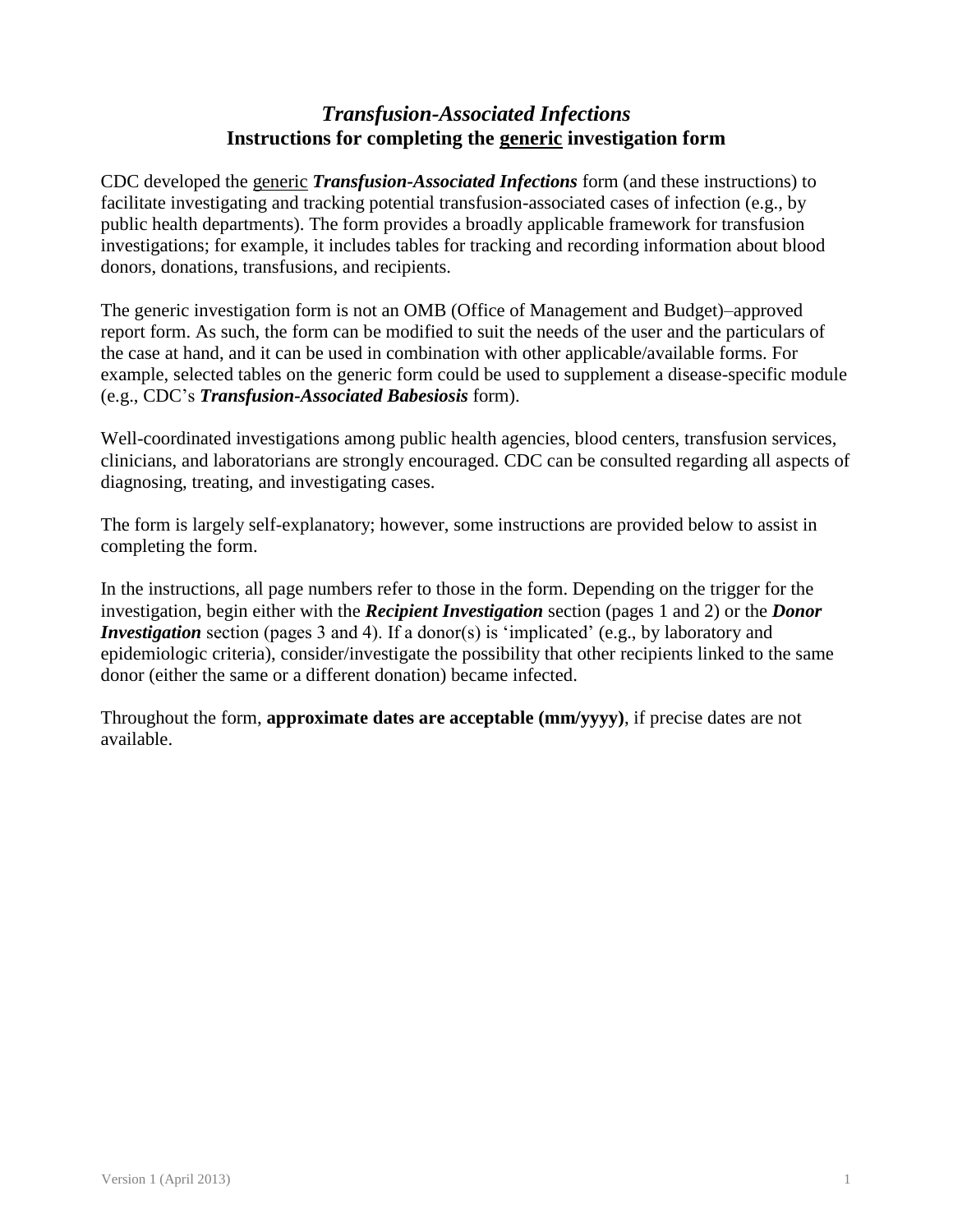# **Transfusion-Associated Infections: Recipient Investigation (pages 1 & 2)**

## **Date completed:**

Indicate the date this section of the form (Recipient Investigation) was completed.

## **Investigation #:**

At the top of each page of the form, space is provided to record an identification number for the transfusion investigation. In addition, as noted below, space is provided on pages 1 and 3 for Case ID#'s and other identifiers for recipient(s) and donor(s), respectively.

# **Categorization:**

The categories (Definite, Probable, etc.) provided on **page 1** are intended to help assess the likelihood that a case of infection was transfusion associated [\(http://www.cdc.gov/nhsn/PDFs/Biovigilance/BV-HV-protocol-current.pdf,](http://www.cdc.gov/nhsn/PDFs/Biovigilance/BV-HV-protocol-current.pdf) Page 18 of 27, January 2013). These categories are adapted from **National Healthcare Safety Network (NHSN)**, a voluntary, internet-based surveillance system that integrates patient and healthcare personnel safety surveillance systems managed by CDC's Division of Healthcare Quality Promotion. NHSN also includes a component for **hospitals** to monitor adverse reactions and incidents associated with transfusions. In this context, NHSN developed generic criteria for classifying the likelihood that a case of infection was transfusion associated.

All case criteria (including pathogen/disease-specific criteria) are dependent on laboratory expertise and epidemiologic/clinical judgment. In addition, the strength of evidence that a case was transfusion associated might change as the investigation proceeds and more information becomes available.

# **Pathogen:**

Specify the pathogen (or suspected pathogen, if not yet confirmed). If known, provide both the genus and species (e.g., *Babesia microti*). Of note, consider using a disease-specific module, if available (e.g., CDC's *Transfusion-Associated Babesiosis* form).

# **Form completed by:**

Provide contact information for the primary person who completed this form/section, even if multiple persons within your agency, as well as other agencies, collaborated in the investigation. If applicable, in the donor section (page 3), a different person can be specified.

# **Date reported to the investigator/agency:**

Provide the date (or approximate time) this recipient/patient first came to the attention of the investigator/agency. If applicable, in the donor section (page 3), a different date can be specified.

# **Reported by:**

Provide contact information for the relevant person/agency (e.g., physician or blood collection agency). If applicable, in the donor section (page 3), a different person/agency can be specified.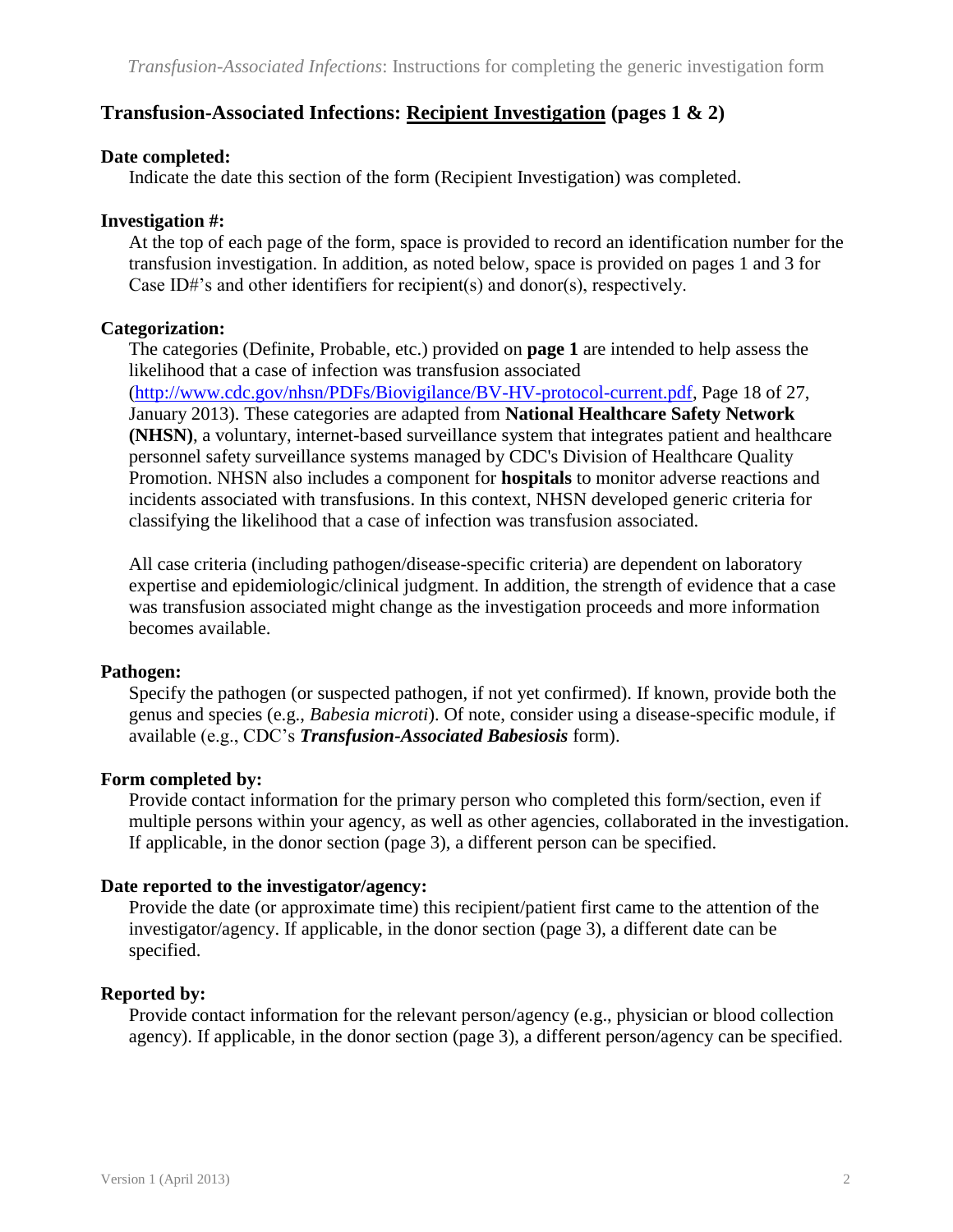Indicate if the information in this section applies to the **initial (index) recipient** or to an **additional (non-index) recipient**, if any, linked to the same donor—either the same or different donations. We recommend completing a separate copy of the *Recipient Investigation* section for each pertinent recipient, even though some questions might be more applicable to the index recipient.

# **Case ID#:**

This space is provided to record a case number or another unique ID.

# **Demographics:**

To facilitate tracking and differentiating among recipients, provide whatever basic demographic information is available, in accordance with privacy protection laws. Record **name** (or another unique identifier), **address**, contact information, and **date of birth** (or mm/yyyy). Indicate the recipient's **age** at the time of the relevant transfusion(s); and specify if the age is provided in days, months, or years. For **race**, select all that apply.

# **Clinical information**

# **Date of symptom onset:**

Indicate the onset date of clinical manifestations thought, in retrospect, to be attributable to the infection; this date might precede the date of diagnosis by a considerable amount of time. If asymptomatic, mark 'Not applicable.' Mark 'Unknown,' if this information is not available or is not even estimable (e.g., because the patient had comorbidities or altered mental status).

# **Clinical manifestations, if any:**

See previous question. If applicable, specify the potentially relevant clinical manifestations. Use the *Notes* section (page 2) to provide more details.

# **Diagnostic testing**

When available, a disease-specific module (e.g., CDC's *Transfusion-Associated Babesiosis* form), may have a similar table with greater detail for diagnostic testing. If so, the table in the diseasespecific module can be used.

# **Date of diagnosis**

If applicable, provide the date the recipient's case was explicitly diagnosed. For non-index recipients, there may not be a date of diagnosis.

# **Were any pre-transfusion specimens tested for evidence of infection?**

Specify if the recipient was tested for evidence of infection before the transfusion or if a pretransfusion specimen was still available and has since been tested.

# **If yes,** what was **overall result of the testing?**

Indicate whether evidence of pre-transfusion infection was detected, by specifying the overall result of the testing (positive, negative, indeterminate, or unknown); use the space on the next line of the form to provide more details (see '**result**' below).

# **Test type(s):**

Specify type of test (e.g., blood smear, indirect fluorescent antibody [**IFA**] assay, polymerase chain reaction [**PCR**]).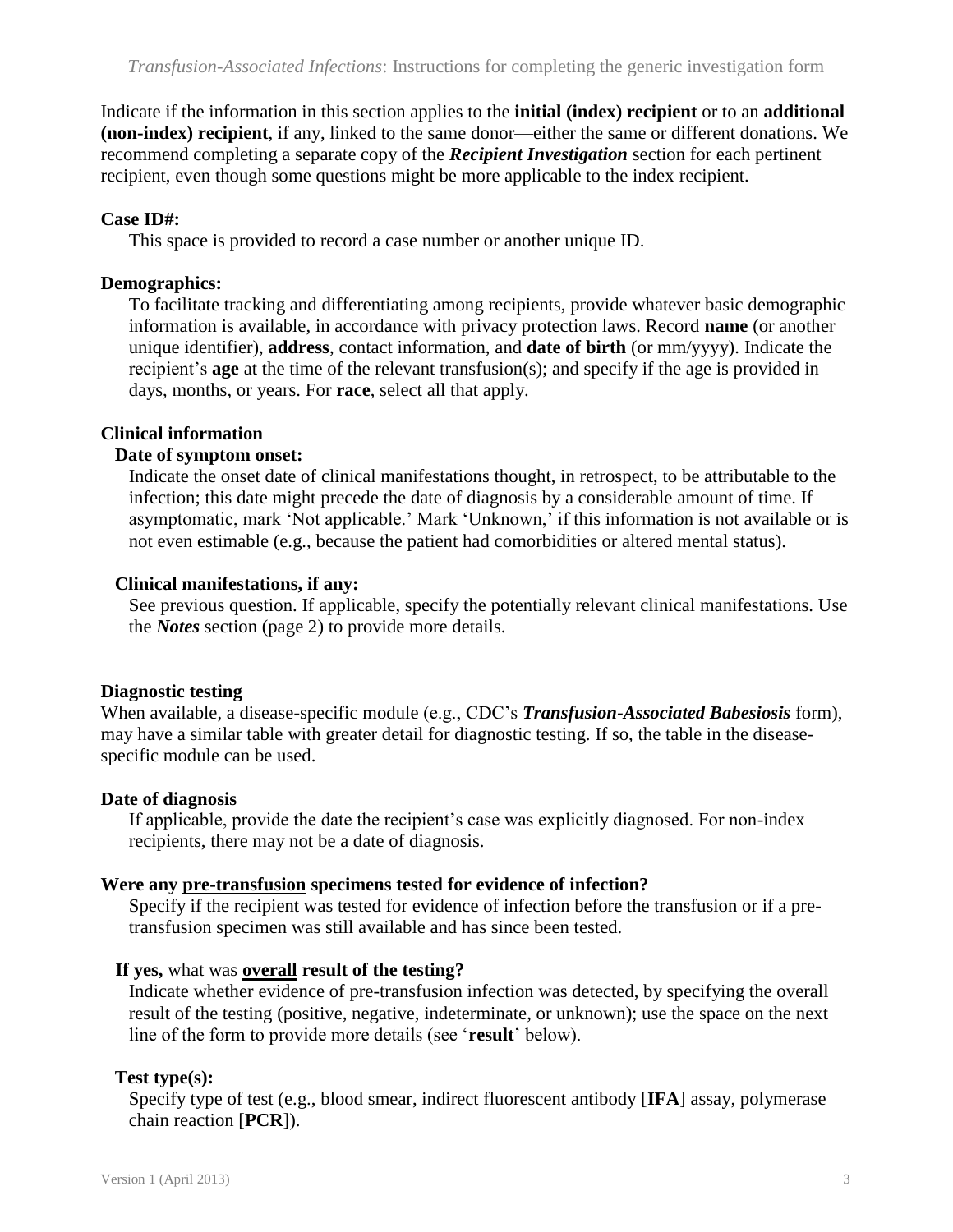## **Result(s) (e.g., titer):**

Provide available details that are applicable to the test (e.g., titer, species, parasitemia level). (See above regarding '**overall result**.')

## **Testing facility:**

Provide details about the laboratory that actually performed this testing (rather than a facility that collected the specimen but shipped it elsewhere). Indicate in the table or the *Notes* section (page 2) if multiple laboratories conducted testing (e.g., a commercial laboratory and CDC).

### **Were any post-transfusion specimens tested for evidence of infection?**

### **Date of collection:**

Specify date of collection, which might differ from the date(s) of testing. Use the *Notes* section (page 2) to provide more details.

## **Date of testing:**

Specify date the testing was performed. Indicate in the table or the *Notes* section (page 2) if the testing was performed on multiple days (e.g., initial vs. retrospective testing). If pertinent, also indicate the date the results were reported (i.e., became available).

## **Specimen:**

Specify type of specimen (e.g., whole blood or serum).

### **Test type:**

Specify type of test (e.g., blood smear, indirect fluorescent antibody [**IFA**] assay, polymerase chain reaction [**PCR**]).

# **Result:**

Specify overall result (positive, negative, indeterminate, or unknown). If available, provide more details (e.g., titer or species) in the table or the *Notes* section (page 2).

# **Testing facility:**

Provide details about the laboratory that actually performed this testing (rather than a facility that collected the specimen but shipped it elsewhere). Indicate in the table or the *Notes* section (page 2) if multiple laboratories conducted testing (e.g., a commercial laboratory and CDC).

# **Did the patient receive treatment for this infection?**

If applicable, use the *Notes* section (page 2) to provide more details about antimicrobial or other therapy, as well as the clinical context.

### **Risk factors**

### **Did the recipient have possible routes of exposure other than transfusion?**

**If yes,** describe potential exposures, including where and when they may have occurred. Use the *Notes* section (page 2) to provide more details/perspective, to help assess the relative possibility and plausibility of various routes of transmission.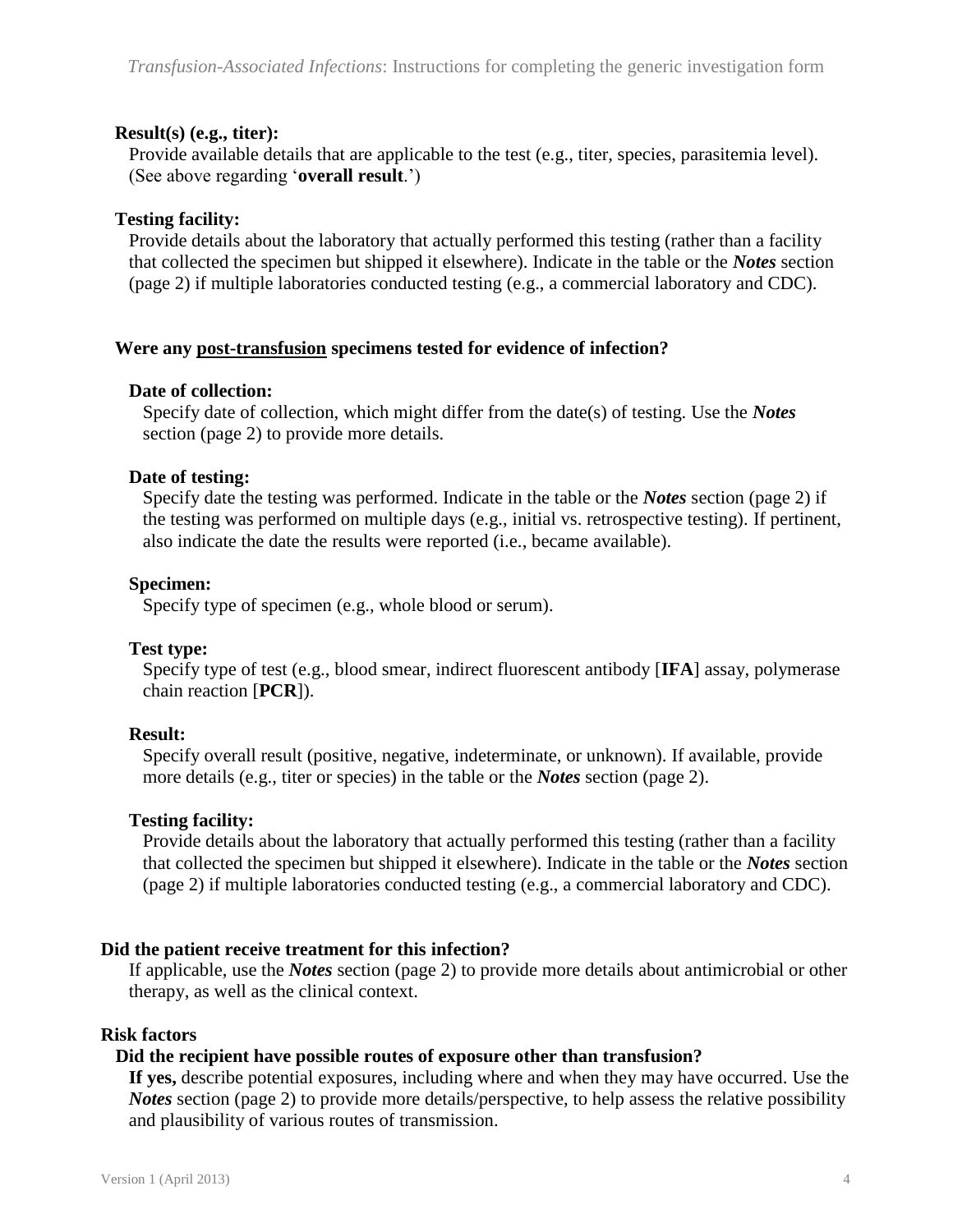## **Current status:**

Specify the patient's status. If the patient died, provide the date of death; indicate whether an autopsy was performed; and, even if it was not, indicate if the infection might have contributed to or caused the death.

# **Transfusion history**

Some recipients might have been multiply transfused over a short or extended period; a large number of donors may need to be investigated. The timeframe to consider and the relevant blood products depend in part on the pathogen and host factors.

# **Reason(s) for transfusion(s):**

Specify the reason(s) the recipient was transfused. Use the *Notes* section (page 2) to provide more details/perspective (e.g., the proximal and underlying reasons/comorbidities).

For each potentially relevant transfusion, specify in the table the **type of product** (e.g., red blood cells or platelets), the **date of transfusion**, the **transfusion facility** (where the transfusion occurred), the **blood supplier**, and the **Blood Product Unit Number** (the identifier used to track the product/component). If needed, use *Recipient Investigation: Additional Sheet*.

Every blood donation has a unique identifying number (**whole blood number, or WBN**). A blood donation may be separated into multiple blood products (e.g., red blood cells or platelets), each of which has a different **Blood Product Unit Number**. Depending on the pathogen, only particular types of blood products/components might be relevant or particular types might pose a higher risk than others.

### **Donor tracking**

In the first column of this table, record each of the **Blood Product Unit Numbers** listed in the last column of the previous table. Then track each unit number: Specify the **blood bank/center**, the **date of donation**, the status of the pertinent **donor** (whether **located**/tested), details about **donor testing** (**test type** and **results**; see instructions above), and conclusions regarding that donor (**donor 'implicated?'**).

For each potentially relevant donor, complete the *Donor Investigation* section (pages 3 and 4), to record more information about the donor (e.g., demographic and additional laboratory data) and to facilitate identifying/tracking other recipients linked to the donor—either the same or different donations.

# **Facility(ies) where 'implicated' transfusion(s) occurred:**

If applicable, provide additional details about the transfusion facility(ies), including for a point of contact. Additional space is available in the *Notes* section that follows.

## **Notes:**

This section can be used to record additional test results and other information about this recipient—e.g., factors that affect the possibility and plausibility of various routes of transmission.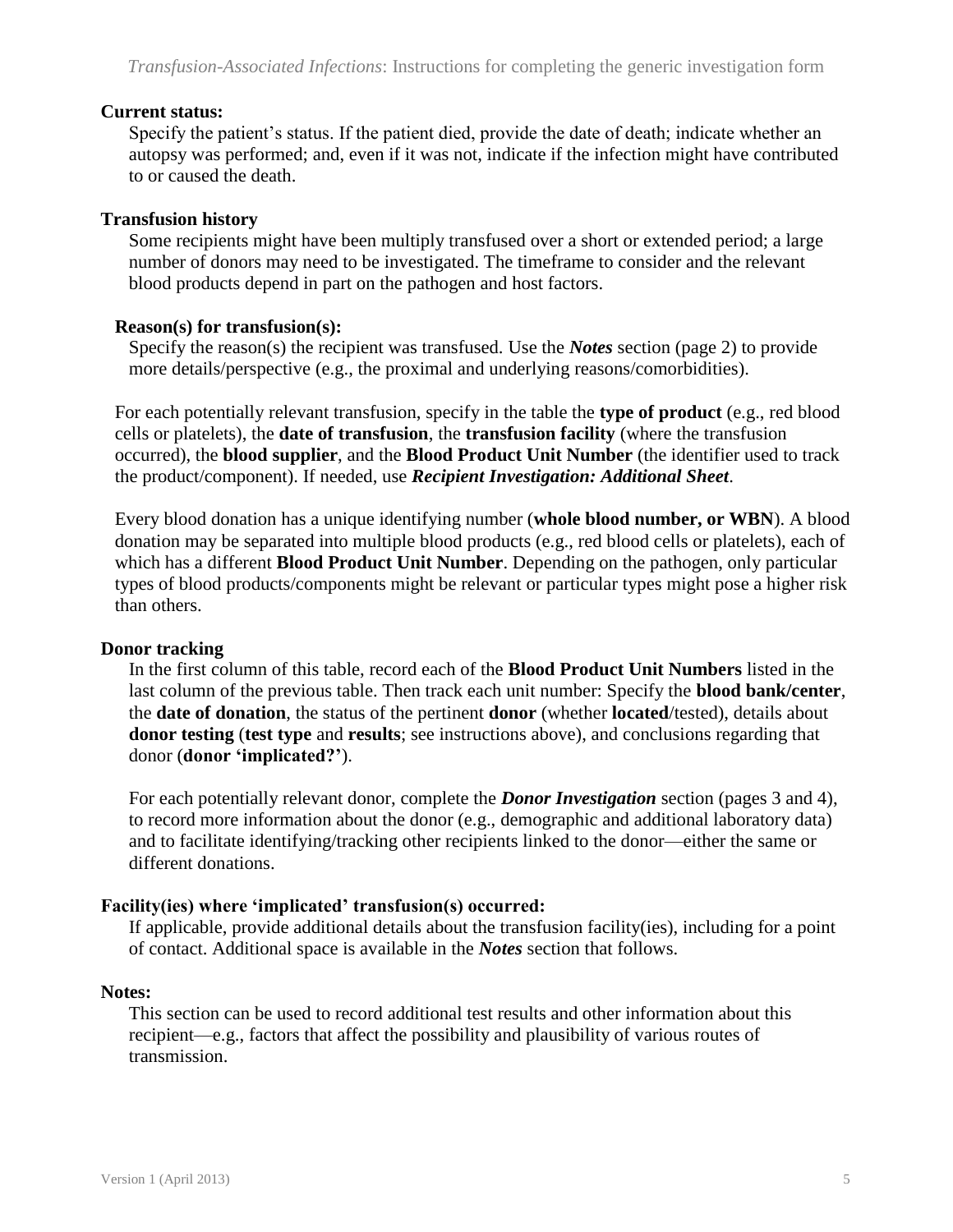# **Transfusion-Associated Infections: Donor Investigation (pages 3 & 4)**

## **Date completed:**

Indicate the date this section of the form (Donor Investigation) was completed. If applicable, a different date can be specified in the header in the recipient section (pages  $1 \& 2$ ).

# **Investigation #:**

At the top of each page of the form, space is provided to record an identification number for the transfusion investigation. In addition, space is provided on pages 1 and 3 for Case ID#'s and other identifiers for recipient(s) and donor(s), respectively.

# **Pathogen:**

Specify the pathogen (or suspected pathogen, if not yet confirmed). If known, provide both the genus and species (e.g., *Babesia microti*). Of note, consider using a disease-specific module, if available (e.g., CDC's *Transfusion-Associated Babesiosis* form).

# **Form completed by:**

Provide contact information for the primary person who completed this form/section, even if multiple persons within your agency, as well as other agencies, collaborated in the investigation. If applicable, in the recipient section (page 1), a different person can be specified.

# **Date reported to the investigator/agency:**

Provide the date (or approximate time) this donor first came to the attention of the investigator/agency. If applicable, in the recipient section (page 1), a different date can be specified.

# **Reported by:**

Provide contact information for the relevant person/agency (e.g., physician or blood collection agency). If applicable, in the recipient section (page 1), a different person/agency can be specified.

# **ID#:**

This space is provided to record a case number or another unique ID.

# **Demographics:**

To facilitate tracking and differentiating among donors, provide whatever basic demographic information is available, in accordance with privacy protection laws. Record **name** (or another unique identifier), **address**, contact information, and **date of birth** (or mm/yyyy). Indicate the donor's **age** at the time of the index donation (*donation associated with the index recipient*). For **race**, select all that apply.

# **Clinical information**

## **Date of symptom onset:**

Indicate the onset date (or approximate timing) of potentially relevant clinical manifestations, if any, that occurred either before or after the relevant donation(s). If asymptomatic, mark 'Not applicable.' Mark 'Unknown,' if this information is not available.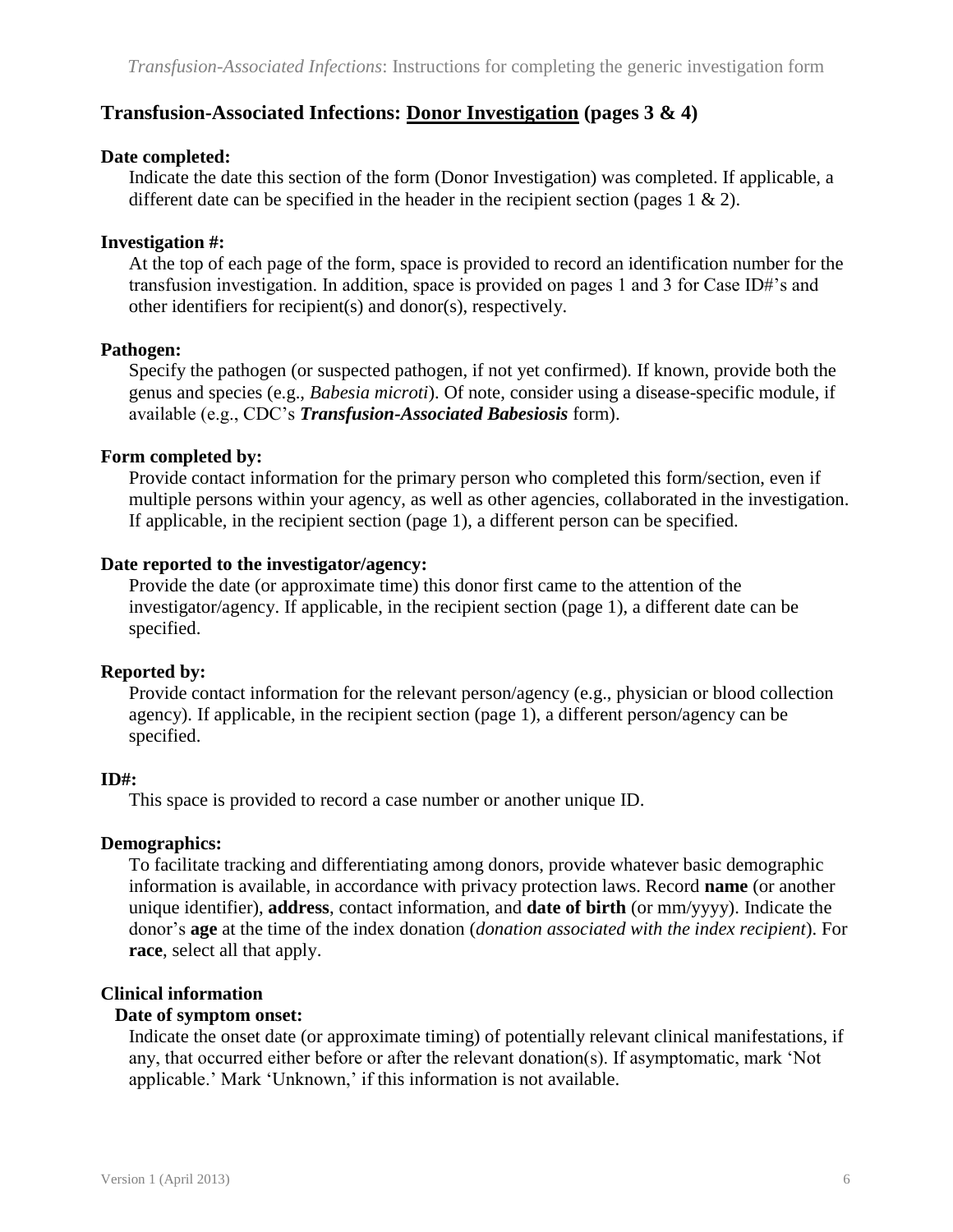## **Clinical manifestations, if any:**

See previous question. If applicable, specify the potentially relevant clinical manifestations. Use the *Notes* section (page 4) to provide more details.

## **Diagnostic testing**

### **Date of collection:**

For example, if a segment (pigtail or retention tube) or cocomponent was available for testing, the date of collection would be the date of donation. Use the *Notes* section (page 4) to provide more details.

## **Date of testing:**

Specify the date the testing was performed, which might be long after a specimen (e.g., a segment) was collected. If pertinent, also indicate the date the results were reported (i.e., became available).

## **Specimen:**

Specify type of specimen (e.g., whole blood or serum).

## **Segment/Cocomponent:**

Indicate if this specimen was part of a retained segment or cocomponent from the pertinent donation or from a previous or subsequent donation (vs. a specimen collected as part of an investigation). If yes, provide additional details in the space provided below the table.

### **Test type:**

Specify type of test (e.g., blood smear, indirect fluorescent antibody [**IFA**] assay, polymerase chain reaction [**PCR**]).

# **Result:**

Specify overall result (positive, negative, indeterminate, or unknown). If available, provide more details (e.g., titer or species) in the table or the *Notes* section (page 4).

### **Testing facility:**

Provide details about the laboratory that actually performed this testing (rather than a facility that collected the specimen but shipped it elsewhere). Indicate in the table or the *Notes* section (page 4) if multiple laboratories conducted testing (e.g., a commercial laboratory and CDC).

# **Testing details**

See above. Use this space to provide additional details about the testing, including types of segments/components and the test results.

### **Risk factors**

### **Did the donor have risk factors for infection with the pathogen?**

**If yes,** describe potential exposures, including where and when they may have occurred. Use the *Notes* section (page 4) to provide more details.